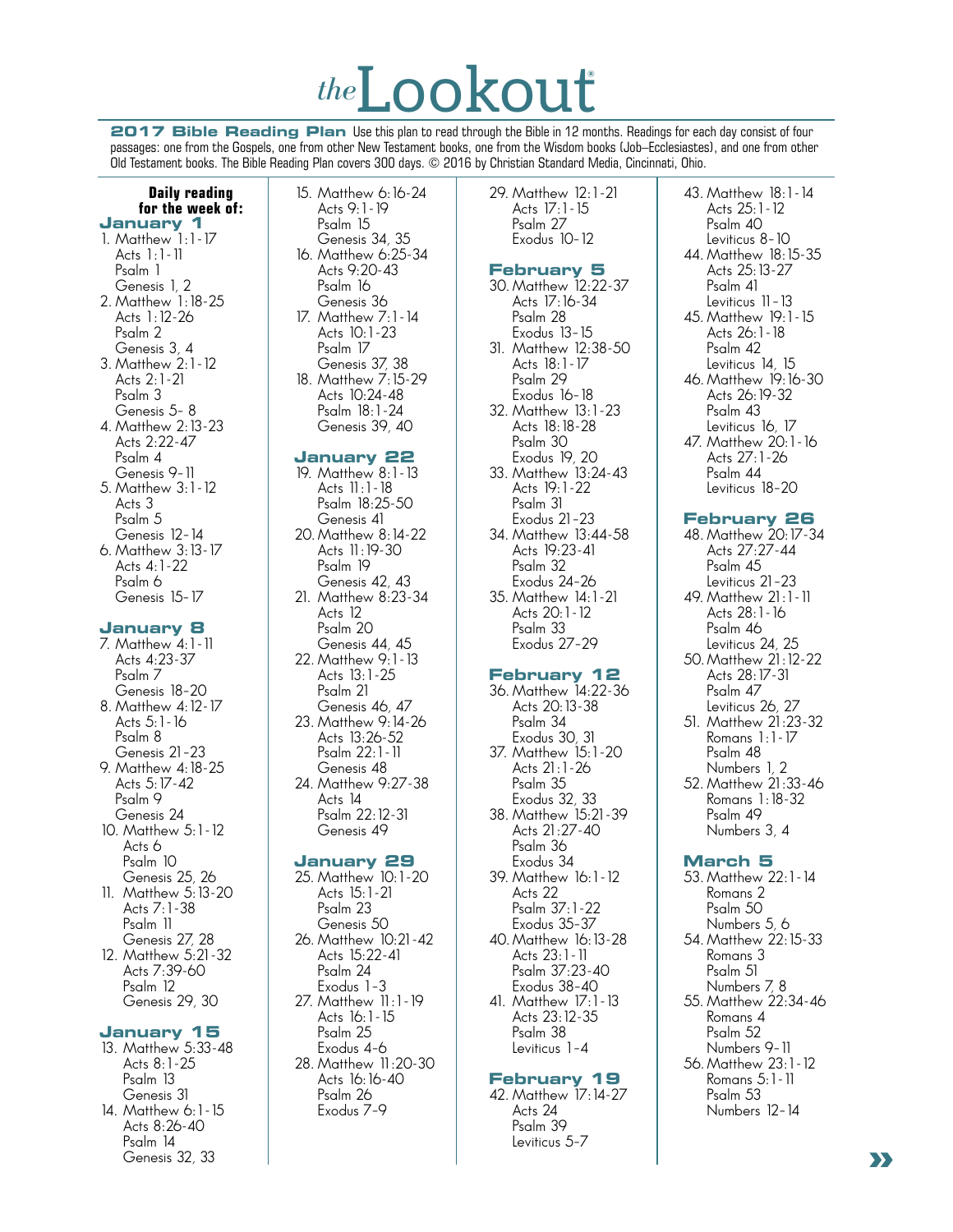- 57. Matthew 23:13-24 Romans 5:12-21 Psalm 54 Numbers 15–17
- 58. Matthew 23:25-39 Romans 6:1-14 Psalm 55 Numbers 18–20

#### **March 12**

- 59. Matthew 24:1-14 Romans 6:15-23 Psalm 56 Numbers 21, 22 60. Matthew 24:15-35 Romans 7:1-12 Psalm 57 Numbers 23–25 61. Matthew 24:36-51
- Romans 7:13-25 Psalm 58 Numbers 26, 27 62. Matthew 25:1-13
- Romans 8:1-17 Psalm 59 Numbers 28–30
- 63. Matthew 25:14-30 Romans 8:18-39 Psalm 60 Numbers 31, 32
- 64. Matthew 25:31-46 Romans 9:1-18 Psalm 61 Numbers 33–36

# **March 19**

- 65. Matthew 26:1-16 Romans 9:19-33 Psalm 62 Deuteronomy 1–3
- 66. Matthew 26:17-35 Romans 10 Psalm 63 Deuteronomy 4, 5
- 67. Matthew 26:36-56 Romans 11:1-24 Psalm 64 Deuteronomy 6–8
- 68. Matthew 26:57-75 Romans 11:25-36 Psalm 65
- Deuteronomy 9–12 69. Matthew 27:1-10 Romans 12:1-8 Psalm 66 Deuteronomy 13–17
- 70. Matthew 27:11-26 Romans 12:9-21 Psalm 67 Deuteronomy 18–21

#### **March 26**

- 71. Matthew 27:27-44 Romans 13 Psalm 68 Deuteronomy 22–26
- 72. Matthew 27:45-56 Romans 14 Psalm 69:1-18 Deuteronomy 27, 28

73. Matthew 27:57-66 Romans 15:1-13 Psalm 69:19-36 Deuteronomy 29–31 74. Matthew 28:1-10 Romans 15:14-33 Psalm 70 Deuteronomy 32 75. Matthew 28:11-20 Romans 16 Psalm 71 Deuteronomy 33, 34

# **April 2**

- 76. Mark 1:1-8 1 Corinthians 1:1-17 Psalm 72 Joshua 1, 2 77. Mark 1:9-20 1 Corinthians 1:18-31 Psalm 73 Joshua 3–5 78. Mark 1:21-34 1 Corinthians 2 Psalm 74 Joshua 6, 7 79. Mark 1:35-45 1 Corinthians 3 Psalm 75 Joshua 8, 9 80. Mark 2:1-12 1 Corinthians 4 Psalm 76
- Joshua 10–12 81. Mark 2:13-17 1 Corinthians 5 Psalm 77 Joshua 13, 14

#### **April 9**

82. Mark 2:18-28 1 Corinthians 6:1-11 Psalm 78:1-39 Joshua 15–17 83. Mark 3:1-19 1 Corinthians 6:12-20 Psalm 78:40-72 Joshua 18, 19 84. Mark 3:20-35 1 Corinthians 7:1-16 Psalm 79 Joshua 20, 21 85. Mark 4:1-20 1 Corinthians 7:17-40 Psalm 80 Joshua 22, 23 86. Mark 4:21-41 1 Corinthians 8 Psalm 81 Joshua 24 87. Mark 5:1-20 1 Corinthians 9:1-12 Psalm 82 Judges 1–3

# **April 16**

88. Mark 5:21-43 1 Corinthians 9:13-27 Psalm 83 Judges 4, 5

89. Mark 6:1-13 1 Corinthians 10:1-13 Psalm 84 Judges 6, 7 90. Mark 6:14-29 1 Corinthians 10:14-33 Psalm 85 Judges 8 91. Mark 6:30-44 1 Corinthians 11:1-16 Psalm 86 Judges 9 92. Mark 6:45-56 1 Corinthians 11:17-34 Psalm 87 Judges 10–12 93. Mark 7:1-23 1 Corinthians 12:1-13 Psalm 88 Judges 13–15

#### **April 23**

- 94. Mark 7:24-37 1 Corinthians 12:14-31 Psalm 89:1-18 Judges 16
- 95. Mark 8:1-13 1 Corinthians 13 Psalm 89:19-52 Judges 17, 18 96. Mark 8:14-21 1 Corinthians 14:1-25
- Psalm 90 Judges 19 97. Mark 8:22-30 1 Corinthians 14:26-40 Psalm 91
- Judges 20, 21 98. Mark 8:31-38 1 Corinthians 15:1-28 Psalm 92 Ruth 1

#### **April 30**

99. Mark 9:1-13 1 Corinthians 15:29-58 Psalm 93 Ruth 2, 3 100. Mark 9:14-32 1 Corinthians 16 Psalm 94 Ruth 4 101. Mark 9:33-50 2 Corinthians 1:1-11 Psalm 95 1 Samuel 1, 2 102. Mark 10:1-16 2 Corinthians 1:12-24 Psalm 96 1 Samuel 3–5 103. Mark 10:17-34 2 Corinthians 2 Psalm 97 1 Samuel 6–8 104. Mark 10:35-52 2 Corinthians 3

> Psalm 98 1 Samuel 9, 10

#### **May 7**

105. Mark 11:1-11 2 Corinthians 4 Psalm 99 1 Samuel 11–13 106. Mark 11:12-26 2 Corinthians 5 Psalm 100 1 Samuel 14 107. Mark 11:27-33 2 Corinthians 6 Psalm 101 1 Samuel 15, 16 108. Mark 12:1-12 2 Corinthians 7 Psalm 102 1 Samuel 17, 18 109. Mark 12:13-27 2 Corinthians 8 Psalm 103 1 Samuel 19, 20 110. Mark 12:28-34 2 Corinthians 9 Psalm 104 1 Samuel 21–23

#### **May 14**

- 111. Mark 12:35-44 2 Corinthians 10 Psalm 105 1 Samuel 24, 25
- 112. Mark 13:1-13 2 Corinthians 11:1-15 Psalm 106:1-23 1 Samuel 26–28
- 113. Mark 13:14-31 2 Corinthians 11:16-33 Psalm 106:24-48 1 Samuel 29–31
- 114. Mark 13:32-37 2 Corinthians 12:1-10 Psalm 107 2 Samuel 1, 2
- 115. Mark 14:1-11 2 Corinthians 12:11-21 Psalm 108 2 Samuel 3, 4 116. Mark 14:12-31 2 Corinthians 13 Psalm 109 2 Samuel 5–7

#### **May 21**

117. Mark 14:32-42 Galatians 1 Psalm 110 2 Samuel 8–10 118. Mark 14:43-52 Galatians 2 Psalm 111 2 Samuel 11, 12 119. Mark 14:53-65 Galatians 3:1-14 Psalm 112 2 Samuel 13 120. Mark 14:66-72 Galatians 3:15-29 Psalm 113 2 Samuel 14, 15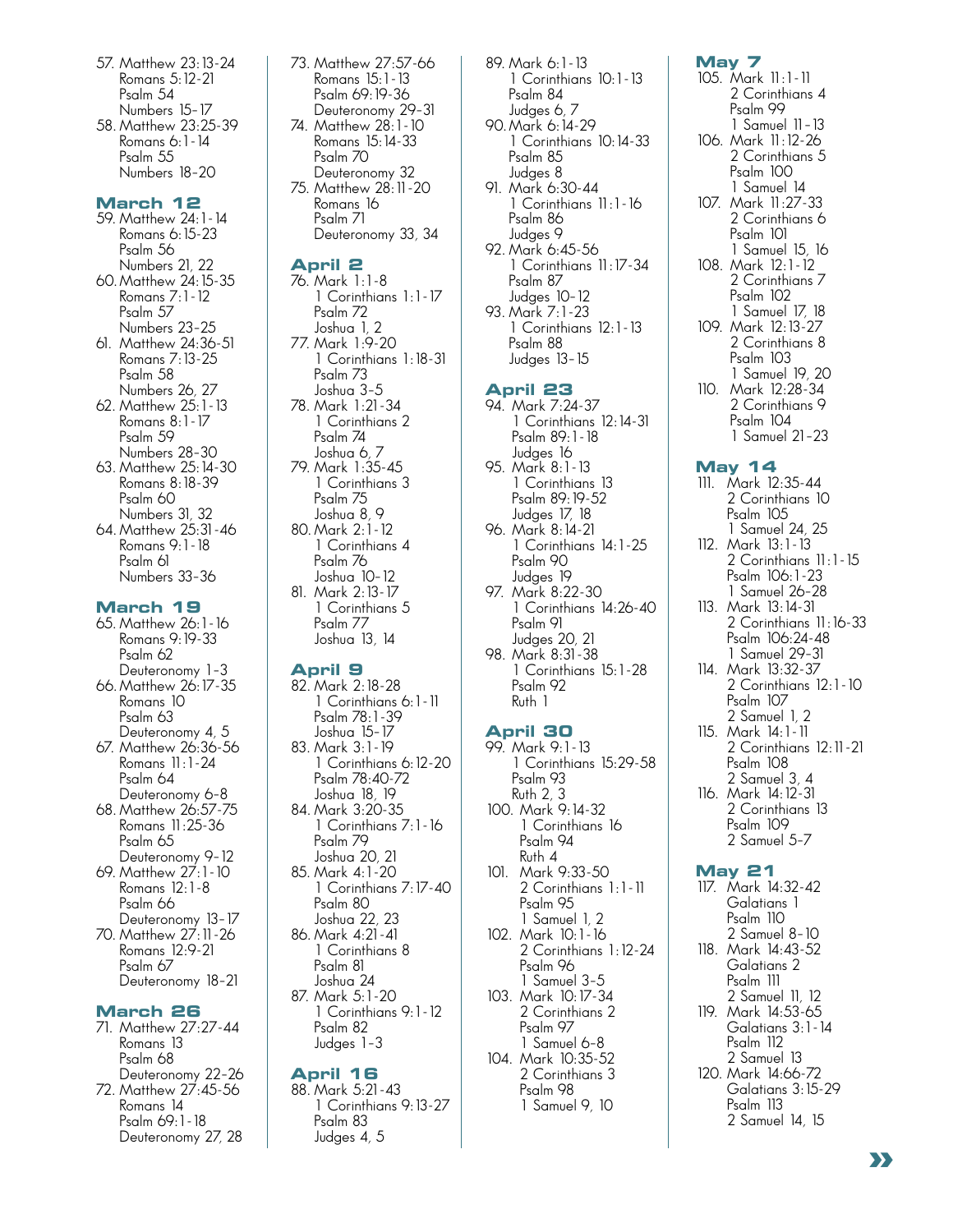- 121. Mark 15:1 15 Galatians 4:1-20 Psalm 114 2 Samuel 16, 17
- 122. Mark 15:16-32 Galatians 4:21-31 Psalm 115 2 Samuel 18, 19

#### **May 28**

- 123. Mark 15:33-41 Galatians 5:1-12 Psalm 116 2 Samuel 20, 21
- 124. Mark 15:42-47 Galatians 5:13-26 Psalm 117 2 Samuel 22
- 125. Mark 16 Galatians 6 Psalm 118 2 Samuel 23, 24
- 126. Luke 1:1-25 Ephesians 1:1-14 Psalm 119:1-8 1 Kings 1
- 127. Luke 1:26-38 Ephesians 1:15-23 Psalm 119:9-16 1 Kings 2, 3

#### **June 4**

- 128. Luke 1:39-56 Ephesians 2:1-10 Psalm 119:17-24 1 Kings 4, 5
- 129. Luke 1:57-66 Ephesians 2:11-22 Psalm 119:25-32
- 1 Kings 6, 7 130. Luke 1:67-80 Ephesians 3:1-13 Psalm 119:33-40 1 Kings 8
- 131. Luke 2:1-20 Ephesians 3:14-21 Psalm 119:41-48 1 Kings 9, 10
- 132. Luke 2:21-40 Ephesians 4:1-16 Psalm 119:49-56 1 Kings 11
- 133. Luke 2:41-52 Ephesians 4:17-24 Psalm 119:57-64 1 Kings 12

# **June 11**

- 134. Luke 3:1-20 Ephesians 4:25-32 Psalm 119:65-72 1 Kings 13, 14
- 135. Luke 3:21-38 Ephesians 5:1-21 Psalm 119:73-80 1 Kings 15, 16
- 136. Luke 4:1-12 Ephesians 5:22-33 Psalm 119:81-88 1 Kings 17, 18

137. Luke 4:13-30 Ephesians 6:1-9 Psalm 119:89-96 1 Kings 19, 20 138. Luke 4:31-37 Ephesians 6:10-24 Psalm 119:97-104 1 Kings 21, 22 139. Luke 4:38-44 Philippians 1:1-11 Psalm 119:105-112 2 Kings 1–3

#### **June 18**

140. Luke 5:1-11 Philippians 1:12-20 Psalm 119:113-120 2 Kings 4, 5 141. Luke 5:12-16 Philippians 1:21-30 Psalm 119:121-128 2 Kings 6, 7 142. Luke 5:17-26 Philippians 2:1-11 Psalm 119:129-136 2 Kings 8, 9 143. Luke 5:27-32 Philippians 2:12-18 Psalm 119:137-144 2 Kings 10, 11 144. Luke 5:33-39 Philippians 2:19-30 Psalm 119:145-152 2 Kings 12, 13 145. Luke 6:1 - 16 Philippians 3:1-9 Psalm 119:153-160 2 Kings 14, 15

#### **June 25**

- 146. Luke 6: 17-26 Philippians 3:10-14 Psalm 119:161-168 2 Kings 16, 17 147. Luke 6:27-36 Philippians 3:15-21 Psalm 119:169-176 2 Kings 18, 19 148. Luke 6:37-42
- Philippians 4:1-7 Psalm 120 2 Kings 20, 21 149. Luke 6:43-49
- Philippians 4:8-13 Psalm 121 2 Kings 22, 23 150. Luke 7:1-10
- Philippians 4:14-23 Psalm 122 2 Kings 24, 25

#### **July 2**

151. Luke 7:11 - 17 Colossians 1:1-14 Psalms 123, 124 1 Chronicles 1, 2 152. Luke 7:18-35 Colossians 1:15-29 Psalm 125 1 Chronicles 3, 4

153. Luke 7:36-50 Colossians 2:1-7 Psalm 126 1 Chronicles 5, 6 154. Luke 8:1-15 Colossians 2:8-15 Psalm 127 1 Chronicles 7–9 155. Luke 8:16-25 Colossians 2:16-23 Psalm 128 1 Chronicles 10, 11 156. Luke 8:26-39 Colossians 3:1-14 Psalm 129 1 Chronicles 12–14

#### **July 9**

157. Luke 8:40-56 Colossians 3:15-25 Psalms 130, 131 1 Chronicles 15, 16 158. Luke 9:1-17 Colossians 4:1-9 Psalm 132 1 Chronicles 17–19 159. Luke 9:18-27 Colossians 4:10-18 Psalms 133, 134 1 Chronicles 20–22 160. Luke 9:28-36 1 Thessalonians 1 Psalm 135 1 Chronicles 23–25 161. Luke 9:37-50 1 Thessalonians 2:1-9 Psalm 136 1 Chronicles 26–28 162. Luke 9:51-62 1 Thessalonians 2:10-20 Psalm 137 1 Chronicles 29

# **July 16**

163. Luke 10:1-16 1 Thessalonians 3:1-6 Psalm 138 2 Chronicles 1, 2 164. Luke 10:17-24 1 Thessalonians 3:7-13 Psalm 139 2 Chronicles 3–5 165. Luke 10:25-37 1 Thessalonians 4:1-10 Psalm 140 2 Chronicles 6, 7 166. Luke 10:38-42 1 Thessalonians 4:11-18 Psalm 141 2 Chronicles 8, 9 167. Luke 11:1-13 1 Thessalonians 5:1-11 Psalm 142 2 Chronicles 10–12 168. Luke 11:14-28 1 Thessalonians 5:12-28 Psalm 143 2 Chronicles 13–16

#### 2 Thessalonians 1:1-7 Psalm 144 2 Chronicles 17–19 170. Luke 11:37-54 2 Thessalonians 1:8-12 Psalm 145 2 Chronicles 20, 21 171. Luke 12:1-12 2 Thessalonians 2:1-12 Psalm 146 2 Chronicles 22–24 172. Luke 12:13-21 2 Thessalonians 2:13-17 Psalm 147 2 Chronicles 25–27 173. Luke 12:22-34 2 Thessalonians 3:1-5 Psalm 148 2 Chronicles 28, 29 174. Luke 12:35-48 2 Thessalonians 3:6-13 Psalm 149 2 Chronicles 30–33 **July 30** 175. Luke 12:49-59 2 Thessalonians 3:14-18 Psalm 150 2 Chronicles 34–36

**July 23** 169. Luke 11:29-36

176. Luke 13:1-9 1 Timothy 1:1-11 Proverbs<sup>1</sup> Ezra 1, 2 177. Luke 13:10-21 1 Timothy 1:12-20 Proverbs 2 Ezra 3 178. Luke 13:22-35 1 Timothy 2 Proverbs 3 Ezra 4, 5 179. Luke 14:1-14 1 Timothy 3:1-10 Proverbs 4

# Ezra 6 **August 6**

180. Luke 14:15-24 1 Timothy 3:11-16 Proverbs 5 Ezra 7 181. Luke 14:25-35 1 Timothy 4 Proverbs 6 Ezra 8 182. Luke 15:1-10 1 Timothy 5:1-15 Proverbs 7 Ezra 9 183. Luke 15:11-32 1 Timothy 5:16-25 Proverbs 8 Ezra 10 184. Luke 16:1-9 1 Timothy 6:1-10 Proverbs<sup>9</sup> Nehemiah 1, 2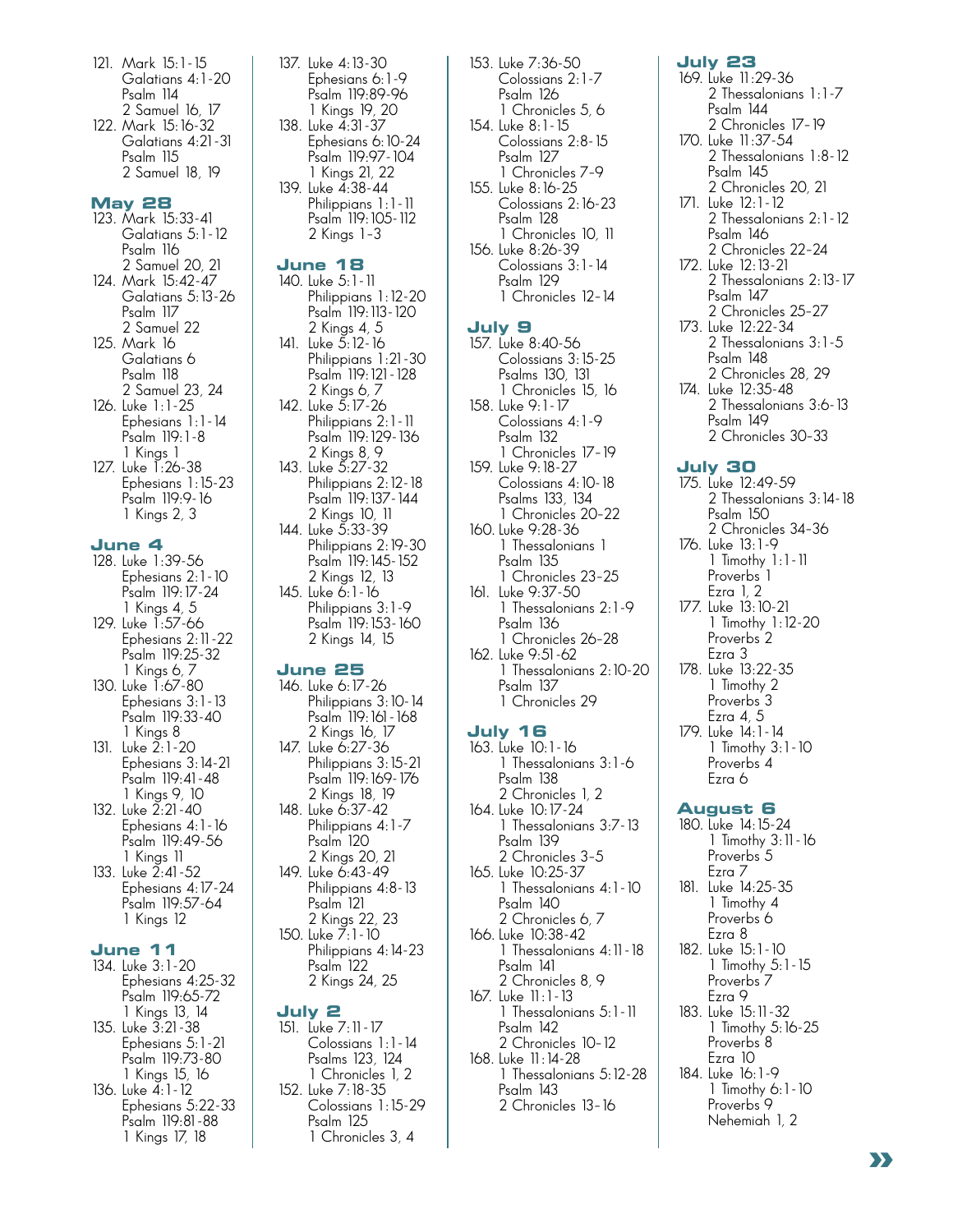185. Luke 16:10-18 1 Timothy 6:11-21 Proverbs 10:1-16 Nehemiah 3

#### **August 13**

- 186. Luke 16:19-31 2 Timothy 1:1-7 Proverbs 10:17-32 Nehemiah 4, 5 187. Luke 17:1-10 2 Timothy 1:8-18 Proverbs 11:1-15 Nehemiah 6 188. Luke 17:11-19 2 Timothy 2:1-13 Proverbs 11:16-31 Nehemiah 7 189. Luke 17:20-37 2 Timothy 2:14-26 Proverbs 12:1-14 Nehemiah 8 190. Luke 18:1-8 2 Timothy 3:1-9 Proverbs 12:15-28 Nehemiah 9
- 191. Luke 18:9-17 2 Timothy 3:10-17 Proverbs<sup>'</sup> 13:1 - 12 Nehemiah 10

#### **August 20**

192. Luke 18:18-30 2 Timothy 4 Proverbs<sup>'</sup> 13:13-25 Nehemiah 11 193. Luke 18:31-43

- Titus 1:1-9 Proverbs 14:1-18 Nehemiah 12 194. Luke 19:1-10 Titus 1:10-16 Proverbs 14:19-35 Nehemiah 13
- 195. Luke 19:11-27 Titus 2:1-10 Proverbs 15:1-17 Esther 1
- 196. Luke 19:28-38 Titus 2:11-15 Proverbs 15:18-33 Esther 2
- 197. Luke 19:39-48 Titus 3:1-8 Proverbs 16:1-16 Esther 3, 4

# **August 27**

198. Luke 20:1-8 Titus 3:9-15 Proverbs 16:17-33 Esther 5, 6 199. Luke 20:9-19 Philemon 1-11 Proverbs 17:1-14 Esther 7, 8 200. Luke 20:20-26 Philemon 12-25 Proverbs 17:15-28 Esther 9, 10

201. Luke 20:27-40 Hebrews 1:1-9 Proverbs 18 Isaiah 1, 2 202. Luke 20:41-47 Hebrews 1:10-14 Proverbs 19:1-14 Isaiah 3–5

#### **September 3**

203. Luke 21:1-19 Hebrews 2:1-9 Proverbs 19:15-29 Isaiah 6–8 204. Luke 21:20-28 Hebrews 2:10-18 Proverbs 20:1-15 Isaiah 9, 10 205. Luke 21:29-38 Hebrews 3 Proverbs 20:16-30 Isaiah 11–13 206. Luke 22:1-13 Hebrews 4:1-11 Proverbs 21:1-16 Isaiah 14–16 207. Luke 22:14-23 Hebrews 4:12-16 Proverbs 21:17-31 Isaiah 17–20 208. Luke 22:24-30 Hebrews 5 Proverbs 22:1-16 Isaiah 21–23

#### **September 10**

- 209. Luke 22:31-38 Hebrews 6:1-12 Proverbs 22:17-29 Isaiah 24–26
- 210. Luke 22:39-46 Hebrews 6:13-20 Proverbs 23:1-18 Isaiah 27, 28 211. Luke 22:47-53
- Hebrews 7:1-10 Proverbs 23:19-35 Isaiah 29, 30 212. Luke 22:54-62
- Hebrews 7:11-28 Proverbs 24:1-22 Isaiah 31–33 213. Luke 22:63-71
- Hebrews 8:1-6 Proverbs 24:23-34 Isaiah 34–36 214. Luke 23:1-12
- Hebrews 8:7-13 Proverbs 25:1-14 Isaiah 37–39

#### **September 17**

215. Luke 23:13-25 Hebrews 9:1-10 Proverbs 25:15-28 Isaiah 40, 41 216. Luke 23:26-31 Hebrews 9:11-28 Proverbs 26:1-16 Isaiah 42, 43

- 217. Luke 23:32-37 Hebrews 10:1-18 Proverbs 26:17-28 Isaiah 44, 45 218. Luke 23:38-43 Hebrews 10:19-39
- Proverbs 27:1-14 Isaiah 46–48 219. Luke 23:44-49 Hebrews 11:1-16 Proverbs 27:15-27 Isaiah 49, 50 220. Luke 23:50-56 Hebrews 11:17-31 Proverbs 28:1-14 Isaiah 51–53

# **September 24**

221. Luke 24:1-12 Hebrews 11:32-40 Proverbs 28:15-28 Isaiah 54, 55 222. Luke 24:13-27 Hebrews 12:1-13 Proverbs 29:1-14 Isaiah 56–58 223. Luke 24:28-35 Hebrews 12:14-29 Proverbs 29:15-27 Isaiah 59–61 224. Luke 24:36-44 Hebrews 13:1-8 Proverbs 30 Isaiah 62–64 225. Luke 24:45-53 Hebrews 13:9-25 Proverbs 31

# **October 1**

 Isaiah 65, 66

226. John 1:1-18 James 1:1-11 Ecclesiastes 1 Jeremiah 1, 2 227. John 1:19-28 James 1:12-18 Ecclesiastes 2:1-16 Jeremiah 3, 4 228. John 1:29-34 James 1:19-27 Ecclesiastes 2:17-26 Jeremiah 5, 6 229. John 1:35-42 James 2:1-13 Ecclesiastes 3:1-15 Jeremiah 7–9 230. John 1:43-51 James 2:14-26 Ecclesiastes 3:16-22 Jeremiah 10, 11 231. John 2:1-11 James 3:1-12 Ecclesiastes 4 Jeremiah 12, 13

# **October 8**

232. John 2:12-25 James 3:13-18 Ecclesiastes 5 Jeremiah 14, 15

- 233. John 3:1-15 James 4:1-10 Ecclesiastes 6 Jeremiah 16–18 234. John 3:16-21 James 4:11-17 Ecclesiastes 7:1-14 Jeremiah 19–22 235. John 3:22-36 James 5:1-6 Ecclesiastes 7:15-29 Jeremiah 23–25 236. John 4:1-14 James 5:7-12 Ecclesiastes 8
- Jeremiah 26–29 237. John 4:15-26 James 5:13-20 Ecclesiastes 9 Jeremiah 30, 31

# **October 15**

- 238. John 4:27-42 1 Peter 1:1-9 Ecclesiastes 10 Jeremiah 32–34 239. John 4:43-54 1 Peter 1:10-16 Ecclesiastes 11 Jeremiah 35–38 240. John 5:1-15 1 Peter 1:17-25 Ecclesiastes 12 Jeremiah 39–43 241. John 5:16-30 1 Peter 2:1-8 Song of Solomon 1 Jeremiah 44–46 242. John 5:31-47 1 Peter 2:9-17 Song of Solomon 2 Jeremiah 47, 48 243. John 6:1-15 1 Peter 2:18-25
- Song of Solomon 3 Jeremiah 49

# **October 22**

- 244. John 6:16-24 1 Peter 3:1-7 Song of Solomon 4:1-7 Jeremiah 50 245. John 6:25-40 1 Peter 3:8-12 Song of Solomon 4:8-16 Jeremiah 51 246. John 6:41-59 1 Peter 3:13-22 Song of Solomon 5 Jeremiah 52 247. John 6:60-71 1 Peter 4:1-11 Song of Solomon 6 Lamentations 1 248. John 7:1-13 1 Peter 4:12-19
- Song of Solomon 7 Lamentations 2